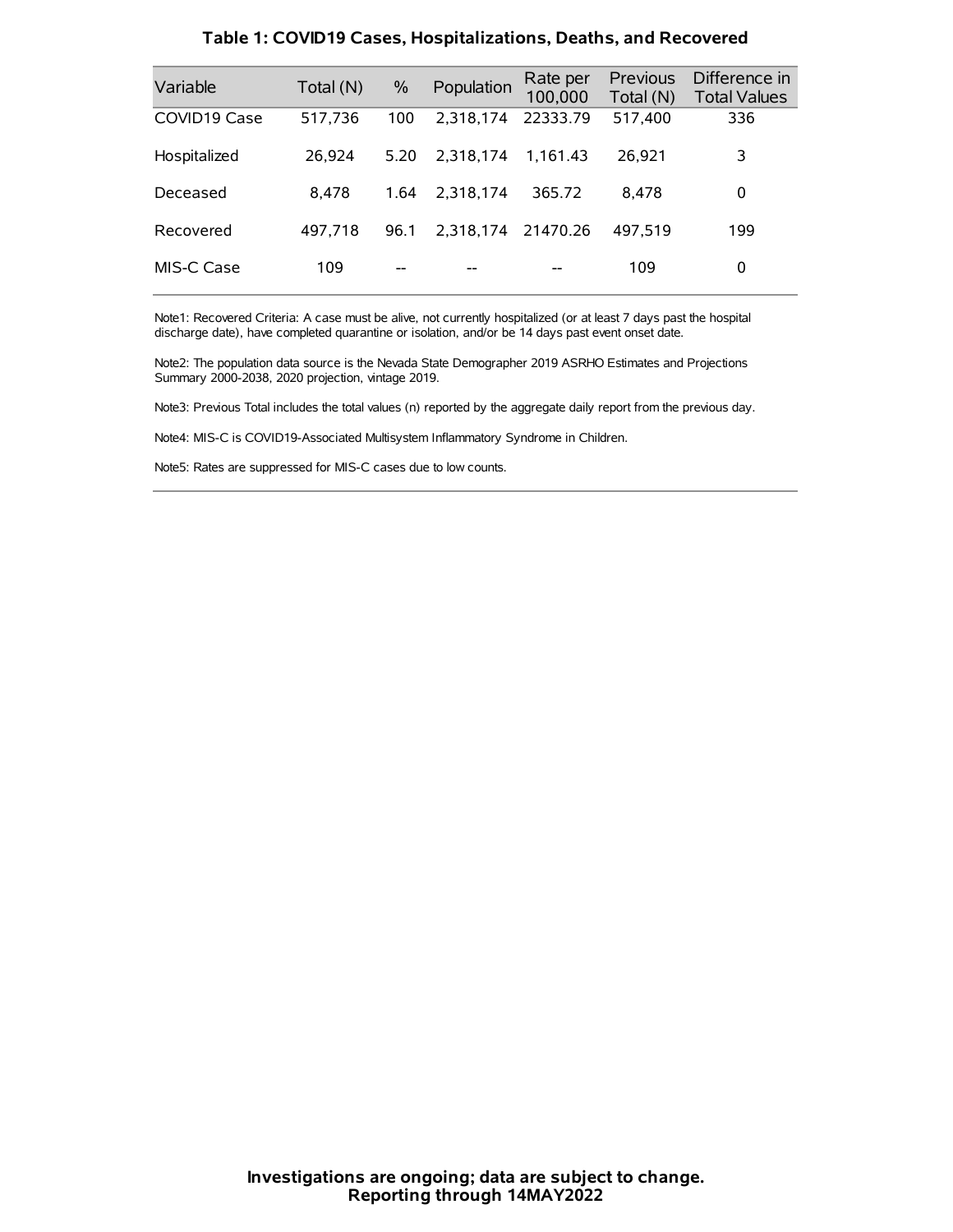# **Table 2: COVID19 Cases**

| Variable                     | Outcome                           | $\mathsf{N}$ | $\%$ | Population | Rate per<br>100,000  |
|------------------------------|-----------------------------------|--------------|------|------------|----------------------|
| Age Categories               | Aged 4 or less                    | 13274        | 2.56 | 149,165    | 8898.9               |
|                              | Aged 5 to 17                      | 63961        | 12.4 | 406,595    | 15731                |
|                              | Aged 18 to 24                     | 59306        | 11.5 | 216,762    | 27360                |
|                              | Aged 25 to 49                     | 231249       | 44.7 | 803,732    | 28772                |
|                              | Aged 50 to 64                     | 95714        | 18.5 | 423,461    | 22603                |
|                              | Aged 64+                          | 54085        | 10.4 | 318,459    | 16983                |
|                              | Unknown                           | 147          | 0.03 |            |                      |
| <b>Birth Sex</b>             | Female                            | 268303       | 51.8 | 1,160,285  | 23124                |
|                              | Male                              | 245199       | 47.4 | 1,157,889  | 21176                |
|                              | Unknown                           | 4234         | 0.82 |            |                      |
| Race/Ethnicity               | Hispanic                          | 147529       | 28.5 | 763,053    | 19334                |
|                              | White                             | 134614       | 26.0 | 1,006,929  | 13369                |
|                              | <b>Black</b>                      | 49095        | 9.48 | 262,671    | 18691                |
|                              | Asian or Pacific Islander         | 43319        | 8.37 | 270,209    | 16032                |
|                              | American Indian, Eskimo, or Aleut | 685          | 0.13 | 15,311     | 4473.8               |
|                              | Other                             | 38134        | 7.37 |            | $\ddot{\phantom{0}}$ |
|                              | Unknown                           | 104360       | 20.2 |            |                      |
| Underlying Medical Condition | Yes                               | 80541        | 15.6 |            |                      |
|                              | No/Unknown                        | 437195       | 84.4 |            |                      |

Note1: Breakdown of Race is exlusively non-Hispanic.

Note2: Underlying Medical Condition is any identified health condition.

Note3: The population data source is the Nevada State Demographer 2019 ASRHO Estimates and Projections Summary 2000-2038, 2020 projection, vintage 2019.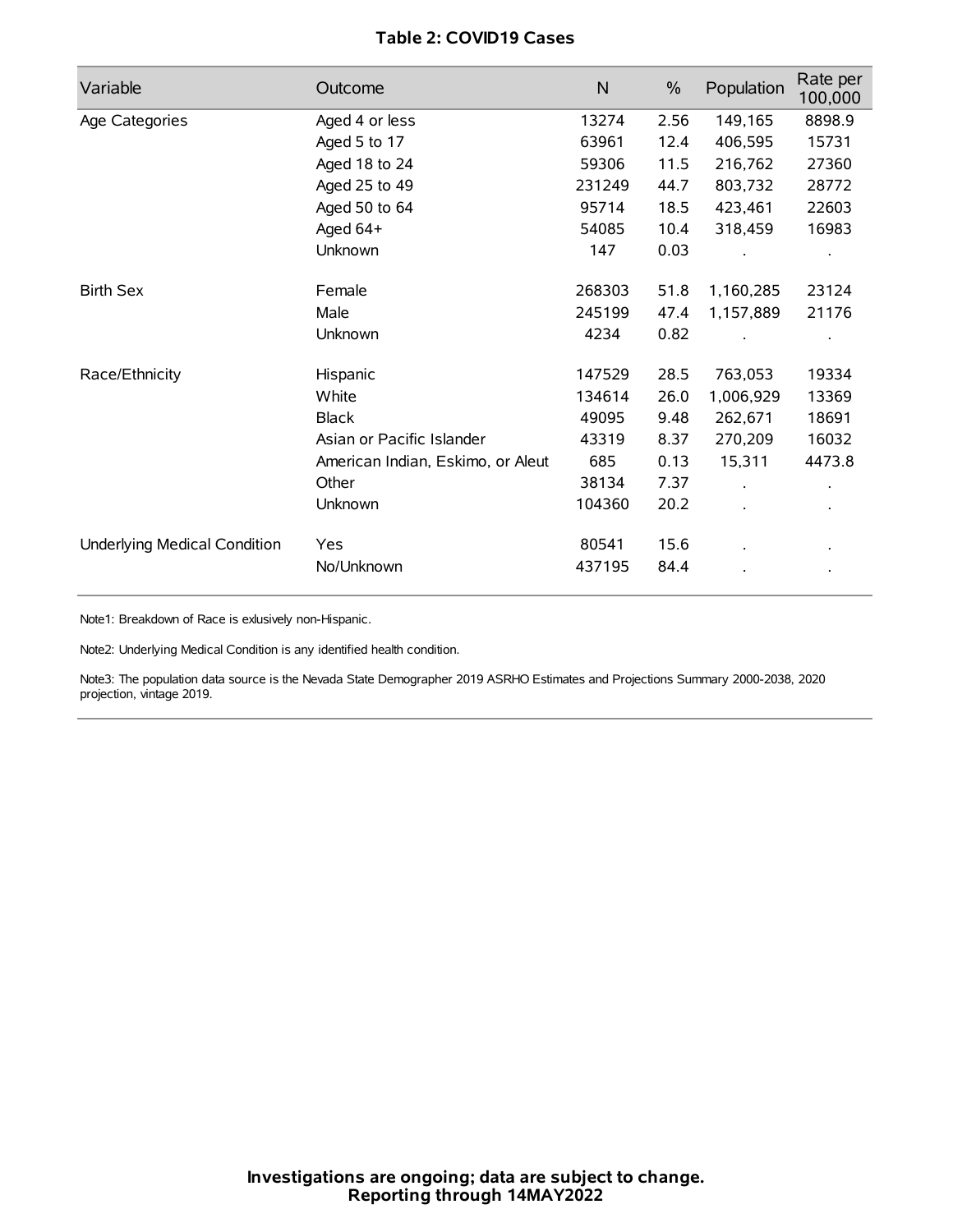| Variable         | Outcome                           | N     | $\%$ | Population | Rate per<br>100,000 |
|------------------|-----------------------------------|-------|------|------------|---------------------|
| Age Categories   | Aged 4 or less                    | 254   | 0.9  | 149,165    | 170.28              |
|                  | Aged 5 to 17                      | 354   | 1.3  | 406,595    | 87.06               |
|                  | Aged 18 to 24                     | 581   | 2.2  | 216,762    | 268.04              |
|                  | Aged 25 to 49                     | 6339  | 23.5 | 803,732    | 788.70              |
|                  | Aged 50 to 64                     | 7326  | 27.2 | 423,461    | 1730.0              |
|                  | Aged $64+$                        | 12068 | 44.8 | 318,459    | 3789.5              |
|                  | Unknown                           | 2     | 0.0  |            |                     |
| <b>Birth Sex</b> | Female                            | 12034 | 44.7 | 1,160,285  | 1037.2              |
|                  | Male                              | 14852 | 55.2 | 1,157,889  | 1282.7              |
|                  | Unknown                           | 38    | 0.1  |            |                     |
| Race/Ethnicity   | Hispanic                          | 7058  | 26.2 | 763,053    | 924.97              |
|                  | White                             | 10468 | 38.9 | 1,006,929  | 1039.6              |
|                  | <b>Black</b>                      | 3832  | 14.2 | 262,671    | 1458.9              |
|                  | Asian or Pacific Islander         | 2764  | 10.3 | 270,209    | 1022.9              |
|                  | American Indian, Eskimo, or Aleut | 66    | 0.2  | 15,311     | 431.05              |
|                  | Other                             | 1059  | 3.9  |            |                     |
|                  | Unknown                           | 1677  | 6.2  |            |                     |

# **Table 3: COVID19 Hospitalizations - General Characteristics**

Note1: Breakdown of Race is exlusively non-Hispanic.

Note2: The population data source is the Nevada State Demographer 2019 ASRHO Estimates and Projections Summary 2000-2038, 2020 projection, vintage 2019.

Note3: Rates for categories with fewer than 12 cases are suppressed due to high relative standard error.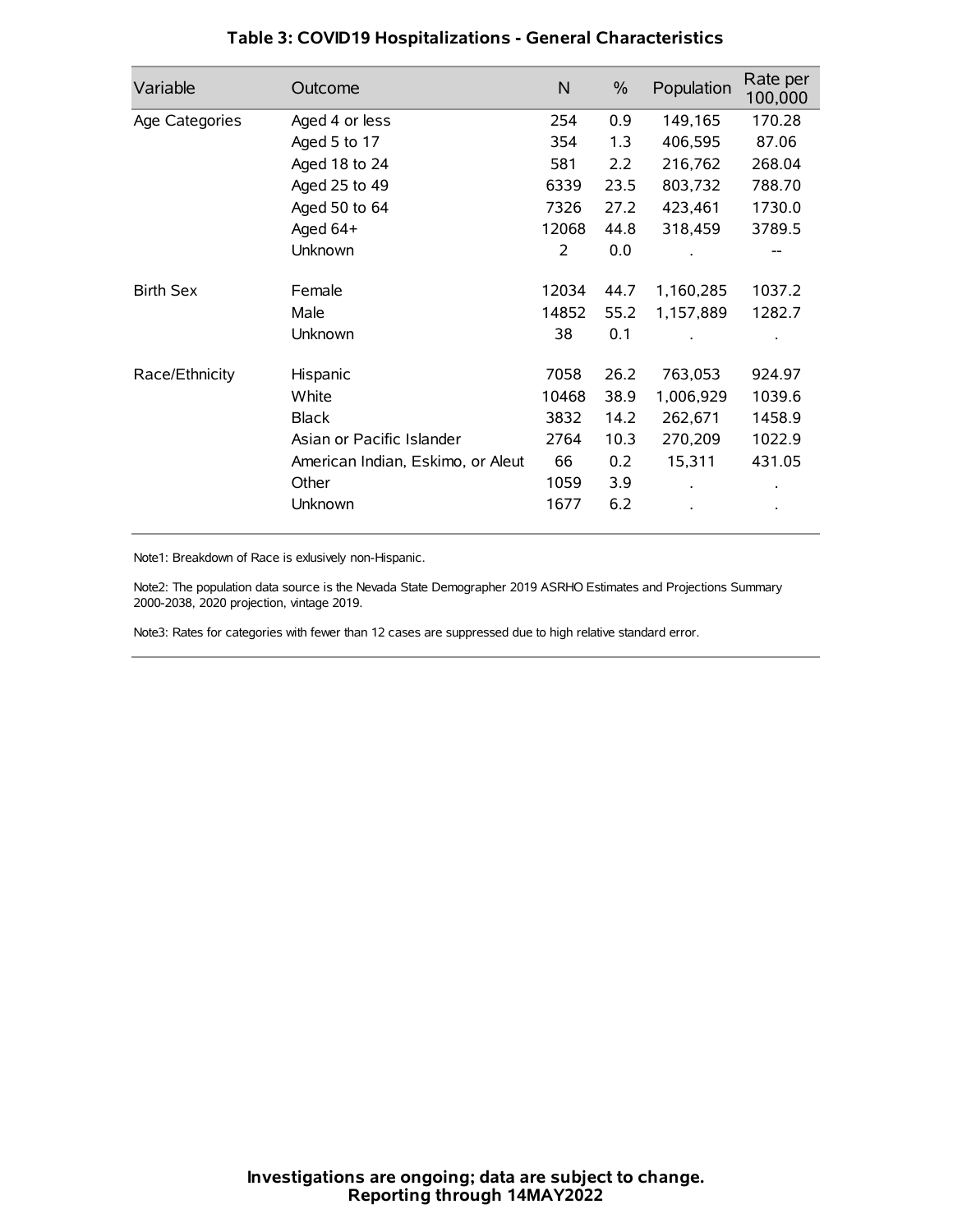| Variable                            | Outcome   | N     | $\frac{0}{0}$ |
|-------------------------------------|-----------|-------|---------------|
| Deceased                            | Yes       | 6895  | 25.6          |
|                                     | <b>No</b> | 20029 | 74.4          |
| ICU                                 | Yes       | 6506  | 24.2          |
|                                     | No        | 20418 | 75.8          |
| Intubated                           | Yes       | 3099  | 11.5          |
|                                     | <b>No</b> | 23825 | 88.5          |
| <b>Underlying Medical Condition</b> | Yes       | 16789 | 62.4          |
|                                     | No        | 10135 | 37.6          |
| Hypertension                        | Yes       | 9844  | N/A           |
| Immunocompromised                   | Yes       | 615   | N/A           |
| Chronic Heart Disease               | Yes       | 3554  | N/A           |
| Chronic Liver Disease               | Yes       | 377   | N/A           |
| Chronic Kidney Disease              | Yes       | 2441  | N/A           |
| <b>Diabetes</b>                     | Yes       | 7043  | N/A           |
| Neurologic/Neurodevelopmental       | Yes       | 1247  | N/A           |
| Chronic Lung Disease                | Yes       | 4143  | N/A           |
| <b>Historically Healthy</b>         | Yes       | 4777  | N/A           |
| Other                               | Yes       | 7038  | N/A           |

# **Table 4: COVID19 Hospitalizations - Morbidity**

Note1: Underlying Medical Condition is any identified health condition.

Note2: The breakdown of health conditions are not mutually exlusive (i.e., a person can have more than one risk factor).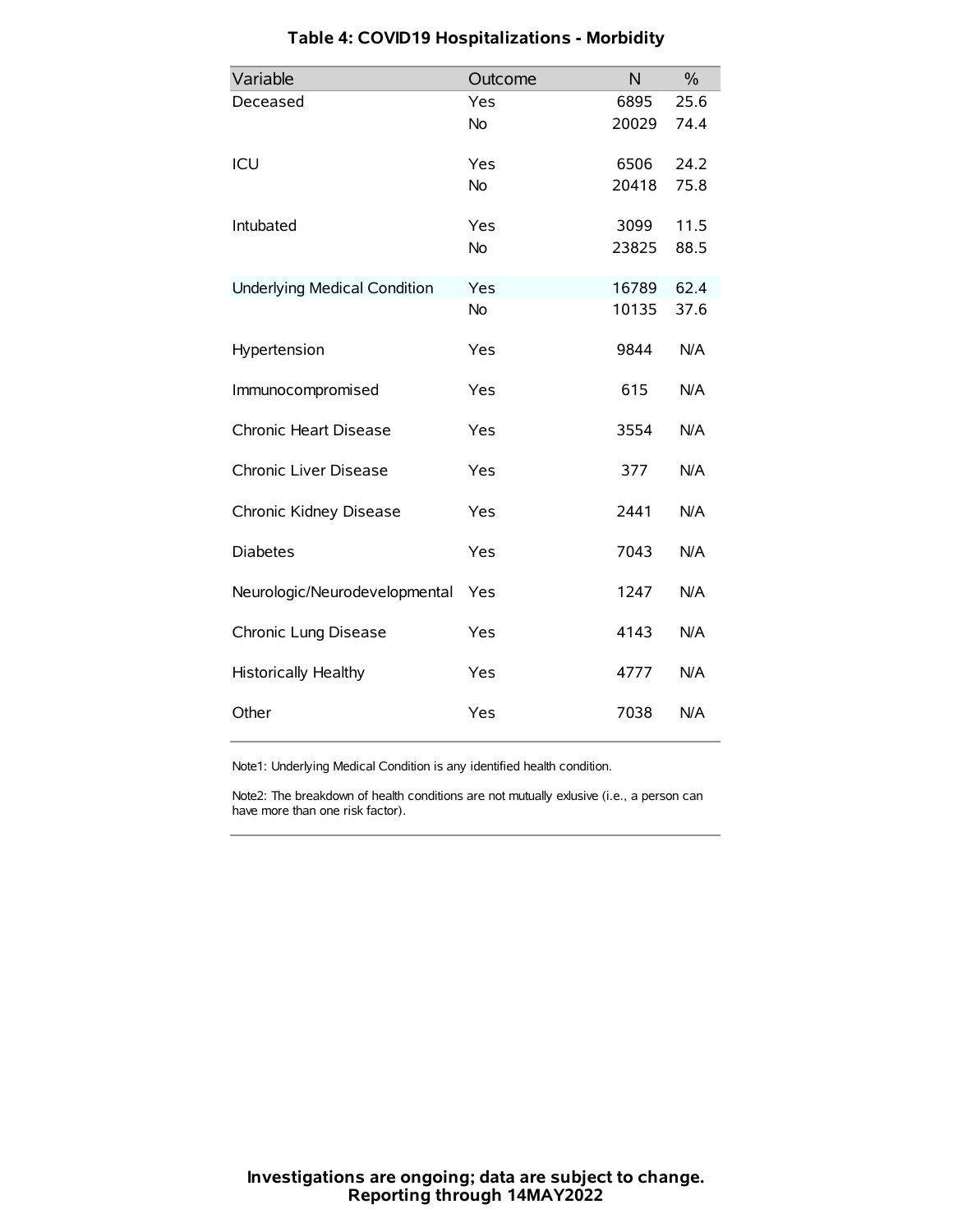| Variable         | Outcome                           | N    | $\%$ | Population           | Rate per<br>100,000 |
|------------------|-----------------------------------|------|------|----------------------|---------------------|
| Age Categories   | Aged 4 or less                    | 1    | 0.0  | 149,165              |                     |
|                  | Aged 5 to 17                      | 6    | 0.1  | 406,595              |                     |
|                  | Aged 18 to 24                     | 20   | 0.2  | 216,762              | 9.23                |
|                  | Aged 25 to 49                     | 721  | 8.5  | 803,732              | 89.71               |
|                  | Aged 50 to 64                     | 1822 | 21.5 | 423,461              | 430.26              |
|                  | Aged 64+                          | 5908 | 69.7 | 318,459              | 1855.2              |
| <b>Birth Sex</b> | Female                            | 3339 | 39.4 | 1,160,285            | 287.77              |
|                  | Male                              | 5117 | 60.4 | 1,157,889            | 441.92              |
|                  | Unknown                           | 22   | 0.3  |                      |                     |
| Race/Ethnicity   | Hispanic                          | 1970 | 23.2 | 763,053              | 258.17              |
|                  | White                             | 4182 | 49.3 | 1,006,929            | 415.32              |
|                  | <b>Black</b>                      | 1088 | 12.8 | 262,671              | 414.21              |
|                  | Asian or Pacific Islander         | 1039 | 12.3 | 270,209              | 384.52              |
|                  | American Indian, Eskimo, or Aleut | 31   | 0.4  | 15,311               | 202.46              |
|                  | Other                             | 107  | 1.3  | $\ddot{\phantom{0}}$ | $\bullet$           |
|                  | Unknown                           | 61   | 0.7  |                      | $\bullet$           |

### **Table 5: COVID19 Deaths - General Characteristics**

Note1: Breakdown of Race is exlusively non-Hispanic.

Note2: The population data source is the Nevada State Demographer 2019 ASRHO Estimates and Projections Summary 2000-2038, 2020 projection, vintage 2019.

Note3: Rates for categories with fewer than 12 cases are suppressed due to high relative standard error.